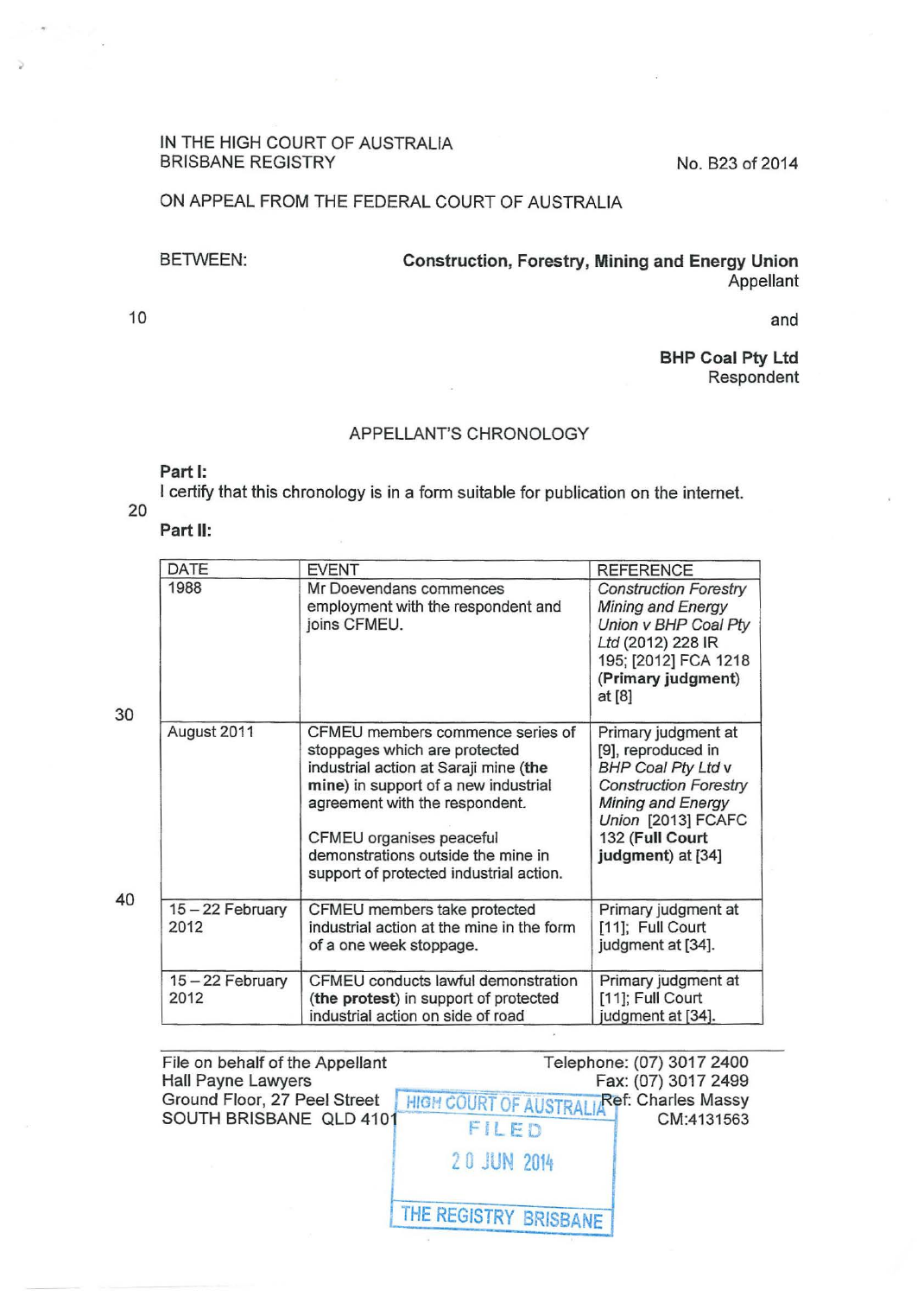|                     | approaching the mine.                                                                                                                                                                                                                                                                                                                                                  |                                              |
|---------------------|------------------------------------------------------------------------------------------------------------------------------------------------------------------------------------------------------------------------------------------------------------------------------------------------------------------------------------------------------------------------|----------------------------------------------|
|                     | CFMEU takes signs to the protest for<br>participants to hold up, including 4<br>signs bearing words "No Principles,<br>Scabs, No Guts".                                                                                                                                                                                                                                |                                              |
| March 2012          | Respondent conducts investigation into<br>allegations that Mr Doevendans held<br>and waved the 'scab sign' at the<br>protest.                                                                                                                                                                                                                                          | Full Court judgment at<br>$[35]$             |
| 4 May 2012          | Mr Brick meets with Mr Doevendans.<br>Mr Doevendans admits that he held the<br>'scab sign' on a number of occasions<br>during the protest.                                                                                                                                                                                                                             | Full Court judgment at<br>$[36]$             |
| 21 May 2012         | Mr Brick writes to Mr Doevendans<br>dismissing him summarily from his<br>employment.                                                                                                                                                                                                                                                                                   | Full Court judgment at<br>[39]               |
|                     | The reasons for the dismissal included<br>the holding and waving of the sign.                                                                                                                                                                                                                                                                                          | Full Court judgment at<br>$[38]$ and $[41]$  |
| 23 May 2012         | CFMEU commences proceedings in<br>Federal Court of Australia alleging<br>contraventions of s. 346 of Fair Work<br>Act 2009 ("FW Act").                                                                                                                                                                                                                                 | Application QUD 248<br>of 2012               |
| 7 November 2013     | Jessup J hands down decision on<br>liability, finding that the respondent<br>contravened s. 346(b) of FW Act by<br>dismissing Mr Doevendans for reasons<br>which included participation in a lawful<br>industrial activity organised by an<br>industrial association, and representing<br>or advancing the views, claims or<br>interests of an industrial association. | Primary judgment at<br>$[114]$ and $[123]$ . |
|                     | Jessup J orders that Mr Doevendans<br>be reinstated to his employment.                                                                                                                                                                                                                                                                                                 | Order 1 of 7<br>November 2013                |
| November 2013       | Respondent granted leave to appeal<br>Jessup J's decision on liability. Stay<br>of Jessup J's reinstatement order<br>refused.                                                                                                                                                                                                                                          | Decision of Logan J<br>[2012] FCA 1495       |
| 13 December<br>2013 | Full Court hands down decision<br>upholding appeal against Jessup J's<br>decision by majority, Kenny J                                                                                                                                                                                                                                                                 | Full Court decision.                         |
|                     | dissenting.                                                                                                                                                                                                                                                                                                                                                            |                                              |

 $\frac{1}{2}$ 

 $\hat{\mathcal{A}}$ 

 $\overline{\nu}$